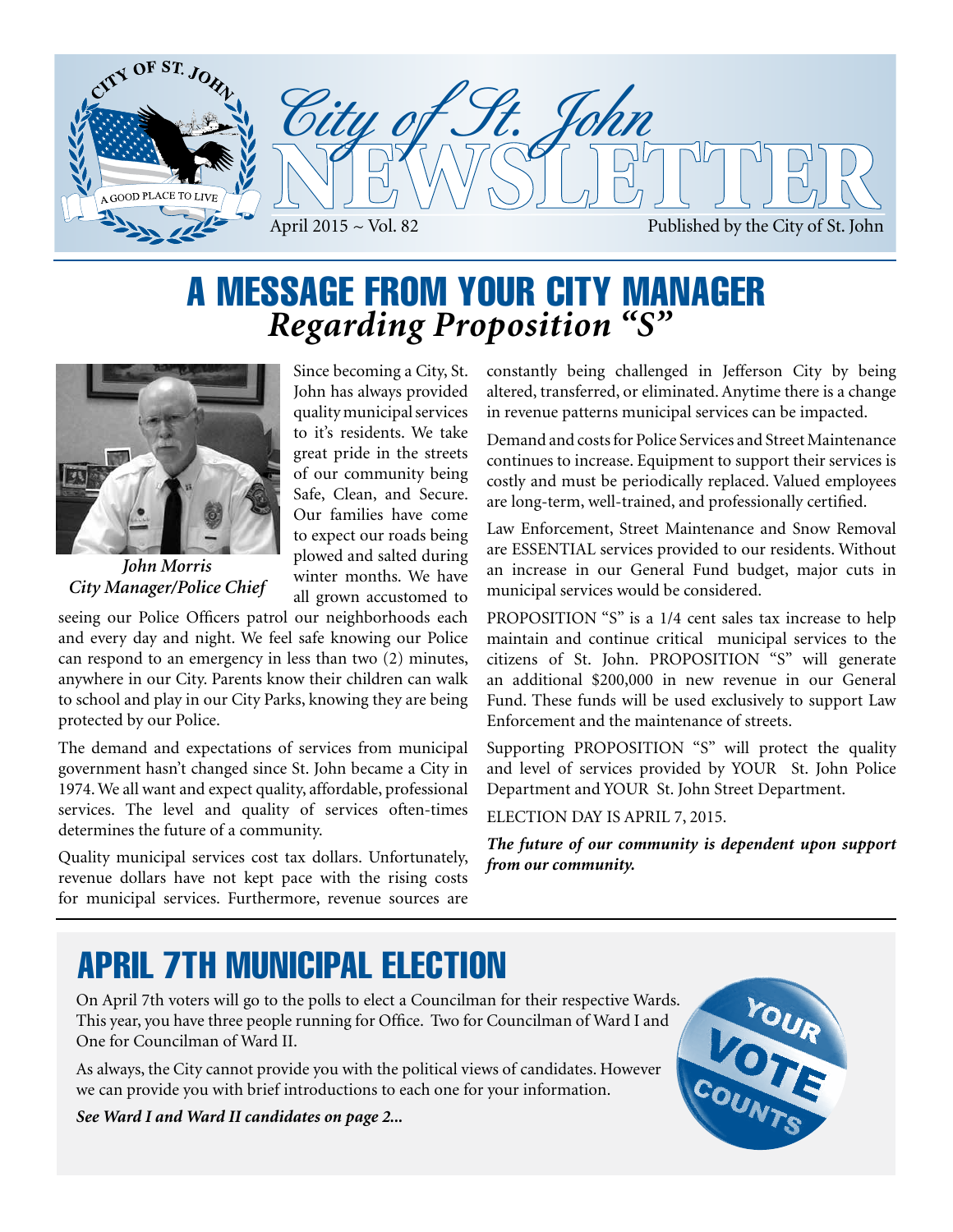#### WARD I COUNCILMAN CANDIDATES APRIL 7TH MUNICIPAL ELECTION, cont.



#### PAM HOLLENBERG 8401 Madeline

Pam and her husband Mark are lifelong residents of St. John. She is employed as a Supplier Analyst in Technology at Elsevier, Inc. They have two daughters and three grandchildren.

Pam has been serving as Councilman Ward I since April 2011 and

previously served on the Council from 1997 to 2009. She has past and current experiences on the committees for Budget, Tax Increment Financing, Code Review, Human Rights, Financial Investment Board and the Home Improvement Program. She is a former board member of North County, Inc. She is a Missouri State Licensed Funeral Director and St. Louis County Notary Public.



#### DAVID WIEDA • 2953 Kincaid

David has been a lifelong resident; over 30 years in St. John. He lives with his wife, Susie. They have one son who lives in Atlanta.

He went to Ritenour High School and after graduating in 1969, went directly into the US Army for 6 years as an M.P. After his discharge, he went to college and has an Associates Degree in Law

Enforcement. He is retired now.

#### WARD II COUNCILMAN CANDIDATE



#### MARY HALASKA • 9221 Central

Mary has lived in St. John since 1977. She is married and has two grown children and 6 grandchildren. Mary has been active in Girls Scouts and her church - Holy Trinity Catholic Church.

She currently works as an Administrative Assistant for a human resource consulting firm. She had worked in the

real estate industry for 25+ years both as a Broker and as an Administrative Assistant.

Mary has been a member of the Personnel Board, Park Board, Board of Adjustment, Code Review Committee, Budget Committee, Home Improvement Program Committee, Human Rights Commission, Financial Investment Board and Comprehensive Plan Task Force both in 1998 and 2011-2012.

### What Is All That Construction Along The Rock Road?



Many people have inquired as to what the construction is that is being done on St. Charles Rock Road from Bridgeton all the way down into St. John.

It is the construction of an underground sewer line that will provide the St. Louis Metropolitan Sewer District (MSD) with additional options for routing pretreated wastewater to MSD facilities. The project has the added benefit of enabling the Landfill to reduce the number of tanker trucks transporting pretreated wastewater on local roads by as many as 200 trips per week.

The underground sewer line will support the Landfill's new leachate pretreatment plant. This plant involves highly sophisticated systems to treat leachate – the byproduct of decomposing waste – onsite. It was approved by MSD and began 24-hour operations last fall.

The Landfill is funding the construction of the sewer extension line. Construction plans were developed in coordination with, and to meet the requirements of, MSD and the Missouri Department of Transportation. Construction work is being performed by a local contractor and involves local labor. The project is nearly complete. Upon completion, MSD will assume ownership of the highly-durable sewer extension line, including maintenance responsibilities.

The new underground sewer line is another investment by the Bridgeton Landfill in odor control, environmental remediation and site improvements that benefit our community. The Landfill first announced the roughly 7.5 mile underground sewer line extension project on June 20, and provides regular updates at http://www. bridgetonlandfill.com.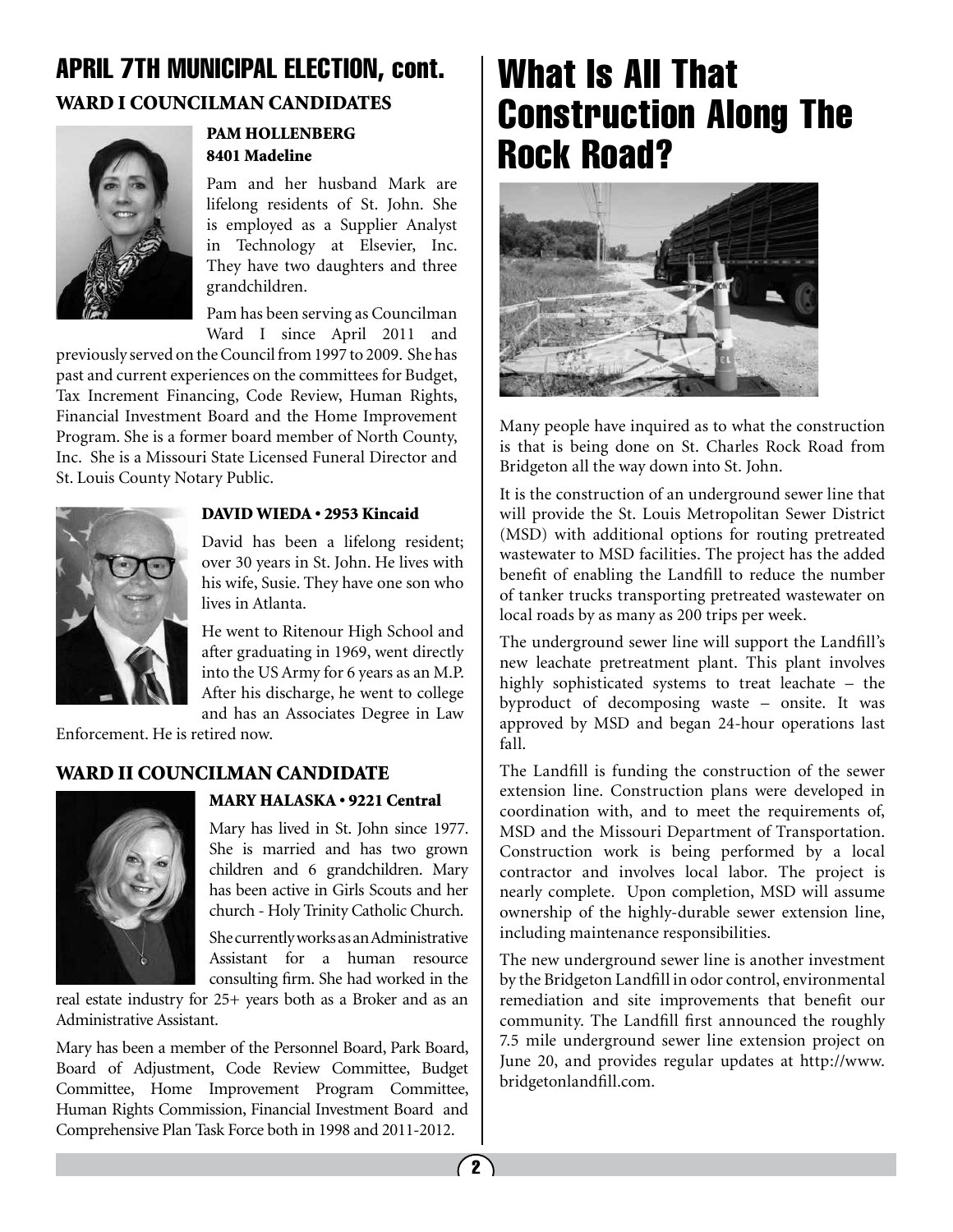# THE FACTS ABOUT YOUR PROPERTY TAXES

Everyone knows that they pay property taxes; and that it is split up among different entities. Therefore, not all of it goes to the City they live in. But, do you know how much really goes to your City?

The table below gives you a breakdown of all the places your property taxes go to, and how much each entity gets. The numbers may surprise you.

City staff and your elected officials work diligently year after year creating and managing the annual budget for the City of St. John. Demand and costs for municipal services continue to rise, while revenues decline. To compound the problem, Jefferson City legislation is introduced each year to alter, transfer or eliminate



revenue away from local government. Therefore the City is constantly looking for the means to increase revenues to offset the shortfalls or any current revenues that are redirected from the City.

When considering what the best course of action would be to prepare for these shortfalls, a property tax increase was initially considered. However, as you can see, when reviewing the Property Tax Distribution table, you'll notice only 3% of a residential tax bill supports St. John Municipal services. The average residential property tax bill is \$1,100-\$1,700. So at 3%, only \$33-51 per household per year supports St. John Municipal Services. Any property tax increase would have minimal impact at 3%.

That's when the City decided on Proposition "S"; a 1/4 cent sales tax increase that the Council felt would be the best way to continue providing quality municipal services, be better prepared for revenue shortfalls, and not increase property taxes. This tax would apply to everyone making purchases in St. John.

> *At the April 7, 2015 election you will see Proposition "S" on the ballot.*

*We encourage everyone to please vote...*

# 2015 TRASH RATES

The new 2015 rates for Republic Services (Allied Waste) will take effect April 1st. They are as follows:

\$ 18.01/basic monthly (\$54.03 quarterly) for seniors\* \$20.34/basic monthly (\$61.02 quarterly) for all other customers

*These rates include once a week trash, recycling and yard waste pickup along with a trash and recycling toter, weekly bulky item pickups\*\* and weekly appliance pickups\*\*.*

#### **Optional Services Available At Additional Cost:**

Construction Material Pickups\*\*\* – *This is based on the quantity and type of items. There is a \$50 minimum pickup fee.*

TVs & Monitors\*\*\* – *There is a \$25 trip charge for first item and \$15/for each additional item.* 



- \* In order to qualify for the senior rate:
- You must be 65 years of age or older
- You must live at a St. John residence and the account must be in your name (not a landlord's name)
- You must notify Republic Services of your qualifications by mailing a clear, legible copy of your Drivers' License or State ID to: Republic Services, 12976 St. Charles Rock Road, Bridgeton, MO 63044, Attn: Customer Service
- \*\* Limit two (2) items per week and You must call Republic Services in advance to schedule a pickup (636-947-5959).
- \*\*\* You must call Republic Services in advance to schedule a pickup(636-947-5959).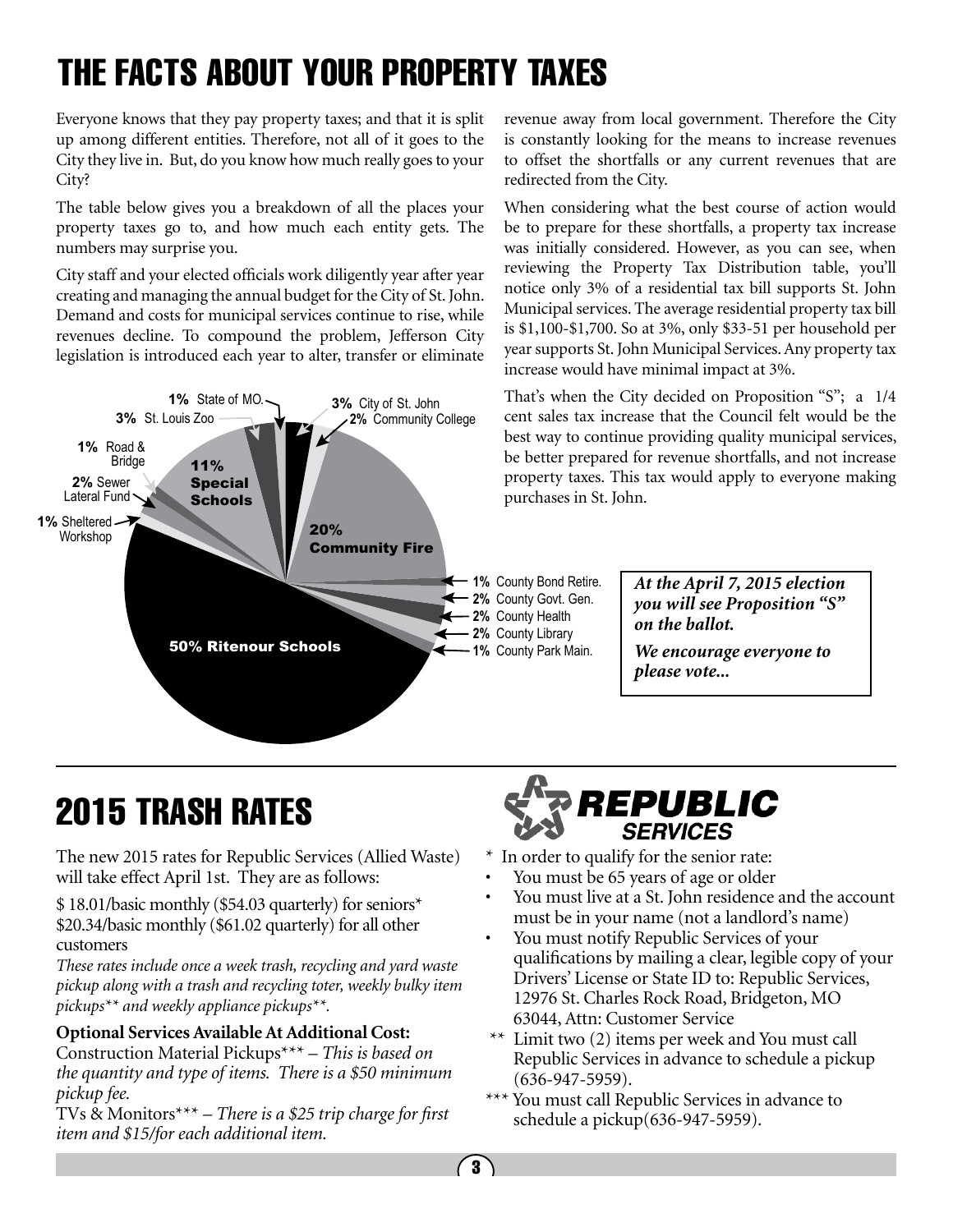# UPCOMING COMMUNITY EVENTS

**PACKAGE** PRICES

**Altered Canine**

**Altered Feline**

**Non-Altered Feline**

 $FVR/CP/RV/TAG = $52.00$ \*\*\$5 PACKAGE SAVINGS\*\*

\*\*\$5 PACKAGE SAVINGS\*\*

**Non-Altered Canine**  $RV/DHLPP/TAG = $52.00$ 

### SPRING CLEAN UP AND…

Mark your calendars because this year spring clean up week will be April 20-24. During that week Allied Waste has agreed to pick up the extra "stuff" you may want to get rid of during your normal pick up time. Just set it out at the curb in a neat and orderly manner and Allied Waste will pick it up. Now is the time to clean out that basement or garage and get rid of those things you don't want our use anymore.

### LAST WEEK OF LIMB CHIPPING

As usual, the last time the limb chipper will run through the City this spring will be April 27-29. The Street Department will run the chipper through the entire City one last time on those three days. Please be sure to get your limbs out for the chipper on April 27-29. After that, it will be up to you to dispose of them.

### CITY OT ST. JOHN & ROCK ROAD ANIMAL HOSPITAL 2015 RABIES CLINIC

Join us for the 2015 Annual Rabies Clinic!! Rock Road Animal Hospital veterinarians will be offering vaccinations for dogs and cats at a reduced rate on Saturday, April 25, 2015.

Our Annual Rabies Clinic will be held on the lower level of the new Public Works Garage, located at 8920 Bristol Avenue (behind City Hall). Vaccinations will be administered from 1:00 - 2:30 pm. City of St. John Animal Licenses will be available at the clinic for \$2.00 each for spayed/neutered animals and \$20.00 for unaltered animals.

As a matter of public safety, all animals are required to be in a crate or on a very short leash to avoid contact with other individuals or animals. We hope to see you there!



#### INDIVIDUAL PRICING

Rabies Vaccination \$15.00 DHLPP \$25.00 FVR/CP \$25.00 FeLeuk \$20.00 Altered Rabies Tag \$9.00 Non-Altered Tag \$17.00 St. Charles Tag \$6.00 \*\*\$5 PACKAGE SAVINGS\*\*  $FVR-CP/RV/TAG = $44.00$ \*\*\$5 PACKAGE SAVINGS\*\*

Out of Area Tag \$5.00

### GREAT BATTERY ROUNDUP

*Helping To Keep Members Onthe-Go and Make the Earth a Little Greener at the Same Time*

AAA realizes that the environment is important to you, and it's important to us too! AAA's annual Great Battery Roundup® campaign, held this year from April 20th to the 24th in commemoration of Earth Day, seeks the public's help in corralling the millions of used, lead-acid batteries that have not made their way back to their natural habitat: the recycling plant. The campaign augments the year-round collection efforts of the AAA Battery Service, which is available in select areas and removes used batteries for recycling each time a replacement automotive battery is installed.



April 20-24, 2015

*Sponsored By* AAA AND Floyd's Tire & Car Care 8646 St Charles Rock Rd. • St. John, MO 63114 (314) 427-2840

Lead-acid batteries can be dangerous to children and pets and can pollute soil and groundwater. Just one of these batteries contains 21 pounds of lead, three pounds of plastic, and one gallon of sulfuric acid, all of which can be reprocessed into new batteries.

AAA Approved Auto Repair Facility and Floyd's Tire & Car Care are pleased to provide this recycling opportunity to the public in the St John area. Just bring your old car, truck, boat, and motorcycle batteries in for proper recycling.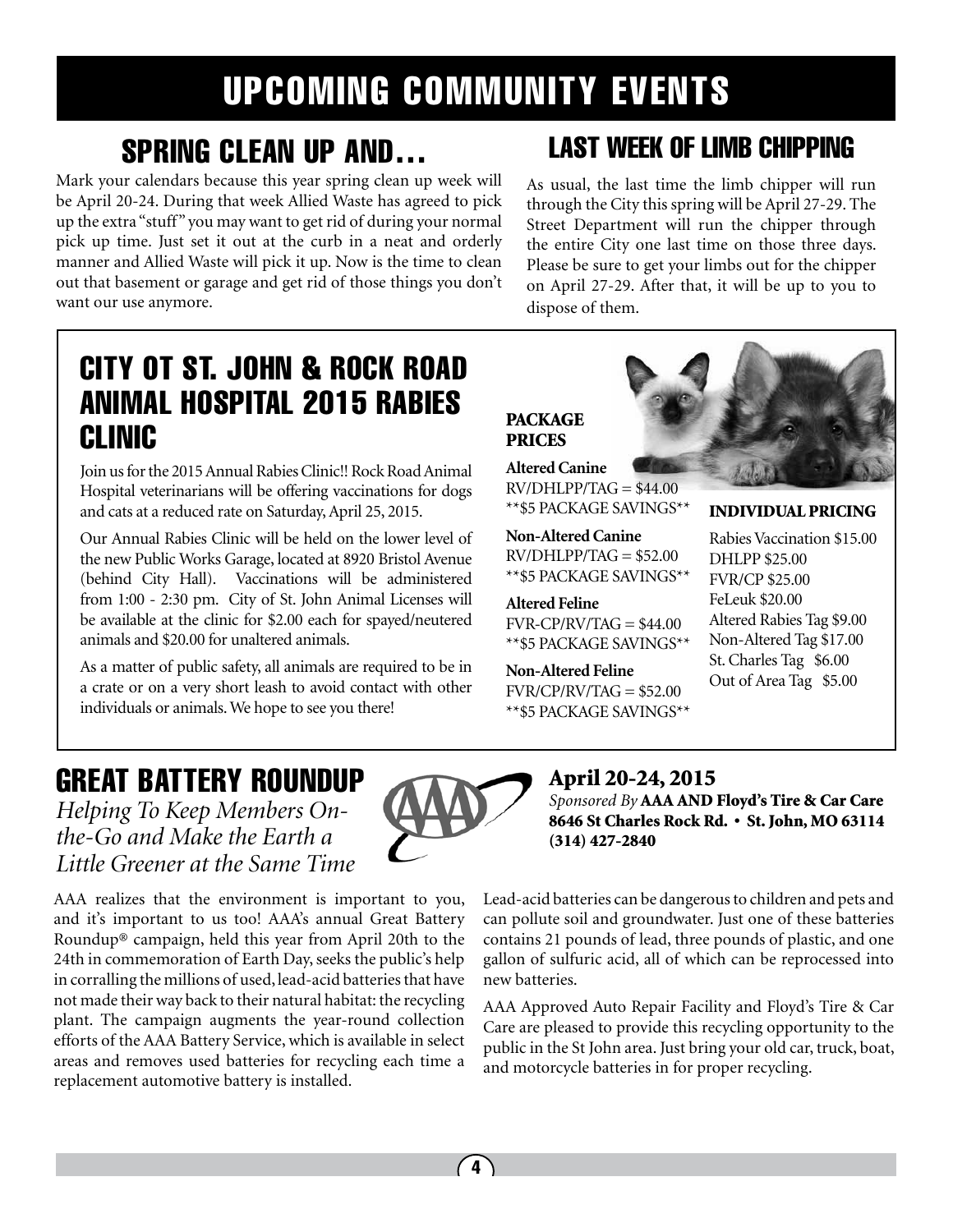# UPCOMING COMMUNITY EVENTS

### *Looking to increase your activity level?*



Join our senior oriented aerobics class involving low impact aerobic exercise and the use of Dyna-bands. Class is held on Monday & Wednesdays from 8:45 – 9:30 am. The cost is

only \$2.00 per person per class. You only pay for the classes you attend.



and body through slow movements and concentration. Class is held on Thursdays from 8 – 8:45 am. The cost is only \$1.50 per person

per class. You only pay for the classes you attend.

### 2014 SENIOR UTILITY TAX REBATES



Utility tax rebates are being issued now until April 30, 2014 for the year 2014. The rebate is \$30.00 per household. In order to qualify for this rebate, residents must:

- 1) Have turned sixty-five (65) years of age or older at some point during the year 2014;
- 2) Currently reside in the City and have previously resided in the City for the entire calendar year of 2014;
- 3) Apply on forms provided by the City for a rebate on the previous year's taxes.

Qualified residents need to provide the following documentation to the City Hall in order to collect the rebate:

- 1) Picture identification;
- 2) Identification showing current address and date of birth;
- 3) One utility bill for January 2014 and one bill for December 2014 reflecting the address which they reside at and are requesting the rebate for.

If you have any questions, please contact City Hall at 427-8700, ext. 3.

### FREE ELECTRONICS RECYCLING & DOCUMENT SHREDDING EVENT

### **Saturday, May 9th 9am-Noon (RAIN OR SHINE)**



Midwest Recycling is registered with the EPA and is Level 4 Certified with the Missouri Department of Natural Services. Midwest Recycling has a zero landfill policy. For information contact Midwest Recycling at 636-931-3930 or www.midwrc.net

**Bristol Ave. Parking Lot Across from The St. John Municipal Center, 8944 St. Charles Rock, St. John, MO** 

This Event Is Open To The Public You DO NOT have to be a St. John resident.

There is no charge for items unless otherwise noted. Basically anything that has a cord or uses batteries is accepted. Items can include:

Computers; Printers; Keyboards; Hard Drives; Fax Machines; Scanners; Laptops; VCRs; Stereos; DVD Players; Speakers; Answering Machines; Cell Phones; Pagers; Televisions\*; Kitchen Appliances; Radios; Power Tools; Air Conditioners; Furnaces; Water Heaters; Lawn & Garden Equip.\*\*

\*A fee may apply depending on the type and size of the TV. Cash or check accepted on site.

\*\*Lawn & Garden Equipment Must have Oil & Gas Removed.



American Document Destruction is AAA Certified by the National Association For Information Destruction. For more information call them at 314-423-8388.

 $\sqrt{5}$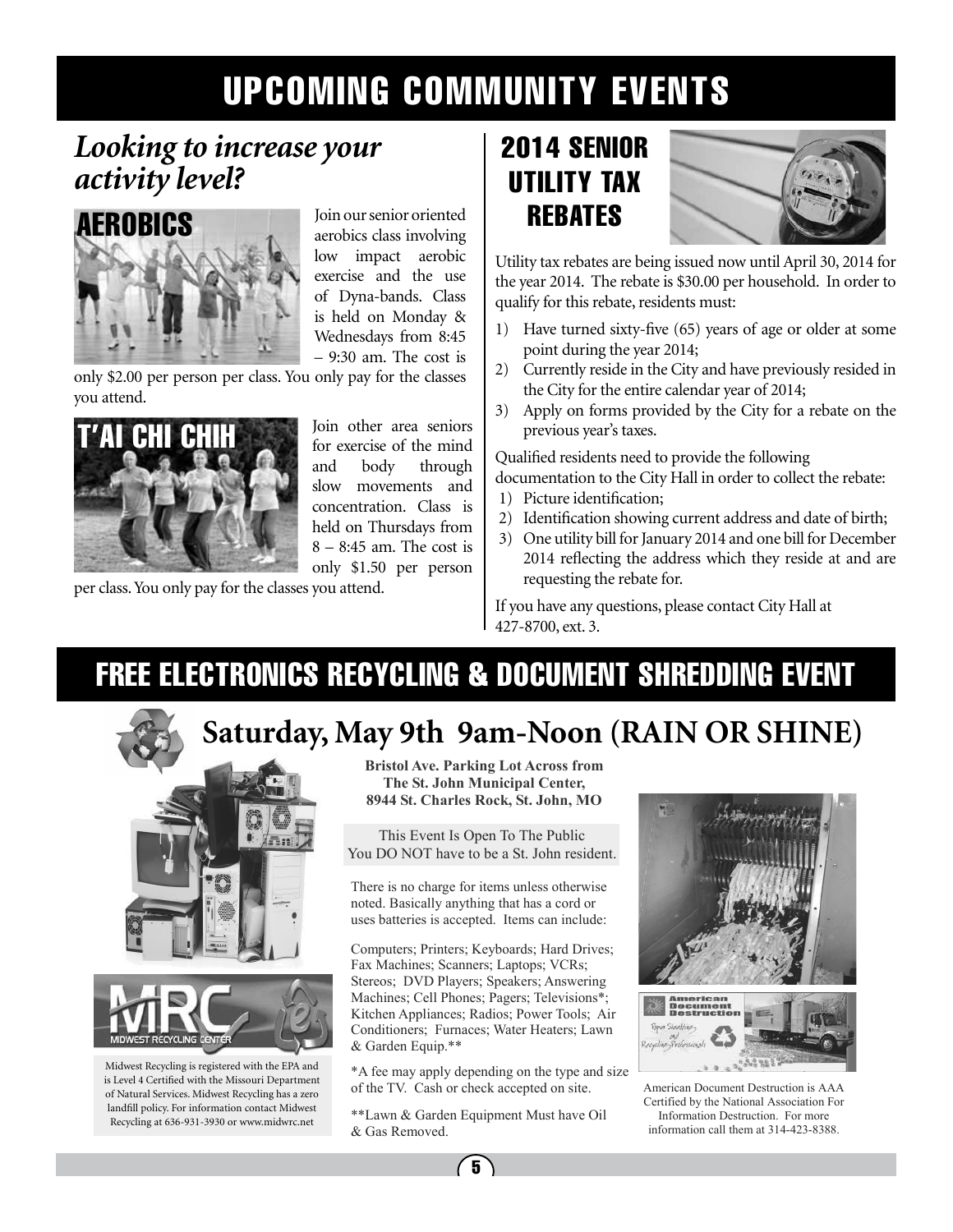# PETS – LEASHES, PARKS & WASTE



Spring is just around the corner! It is the perfect time of year for people to be out walking their dogs and enjoying our city and county parks; which also makes this the perfect time to remind our residents of the rules and regulations pertaining to pets in the City of St. John.

When outdoors, for their safety and the safety of our residents, all dogs and cats should be kept inside a

fenced area from which they cannot escape or kept under tethered control. Dogs and cats are not allowed to roam, or to be away from the owner's premises unless restrained by a leash. Dogs may be tethered in the front of the premises, but

# DOG & CAT ORDINANCE AMENDED

At the Council's March 16, 2015 Council meeting, the Council voted to amend the Dog & Cat Ordinance by changing the maximum number of animals that can be kept as follows:

"It shall be unlawful to keep, maintain or care for more than five dogs and/or cats on any residence or commercial establishment within the City of St. John.

Of the maximum number of five dogs and/or cats allowed, no residence or commercial establishment may have more than three of either species at any one time."

only when accompanied by a person and tethered in a way that they may not reach the public right-of-way.

St. John has three City parks and one County park. Pets are not allowed in Home Heights Park. Dogs and cats are allowed in St. John Park, Reed Park and the St. Louis County Park on Endicott. Pets should always be properly leashed and never permitted to roam freely in the parks. St. John City Park and Reed Park both have pet waste stations. These green boxes are located inside the park and provide plastic pet waste bags for picking-up and disposing of pet waste deposited in the park.

 If your animal defecates on your own premises, St. John Municipal Code allows 24 hours for the removal of the feces. If your animal defecates anywhere other than the owner's private property, the owner/handler of the animal is required to remove and dispose of the feces prior to leaving the immediate area. It is always a good idea to carry pet waste bags or other means of waste disposal anytime you are away from home with your pet.



If you have any questions regarding this matter, please do not hesitate to contact Our Animal Control Officer, Shari Pijut at 427-8700, #3.

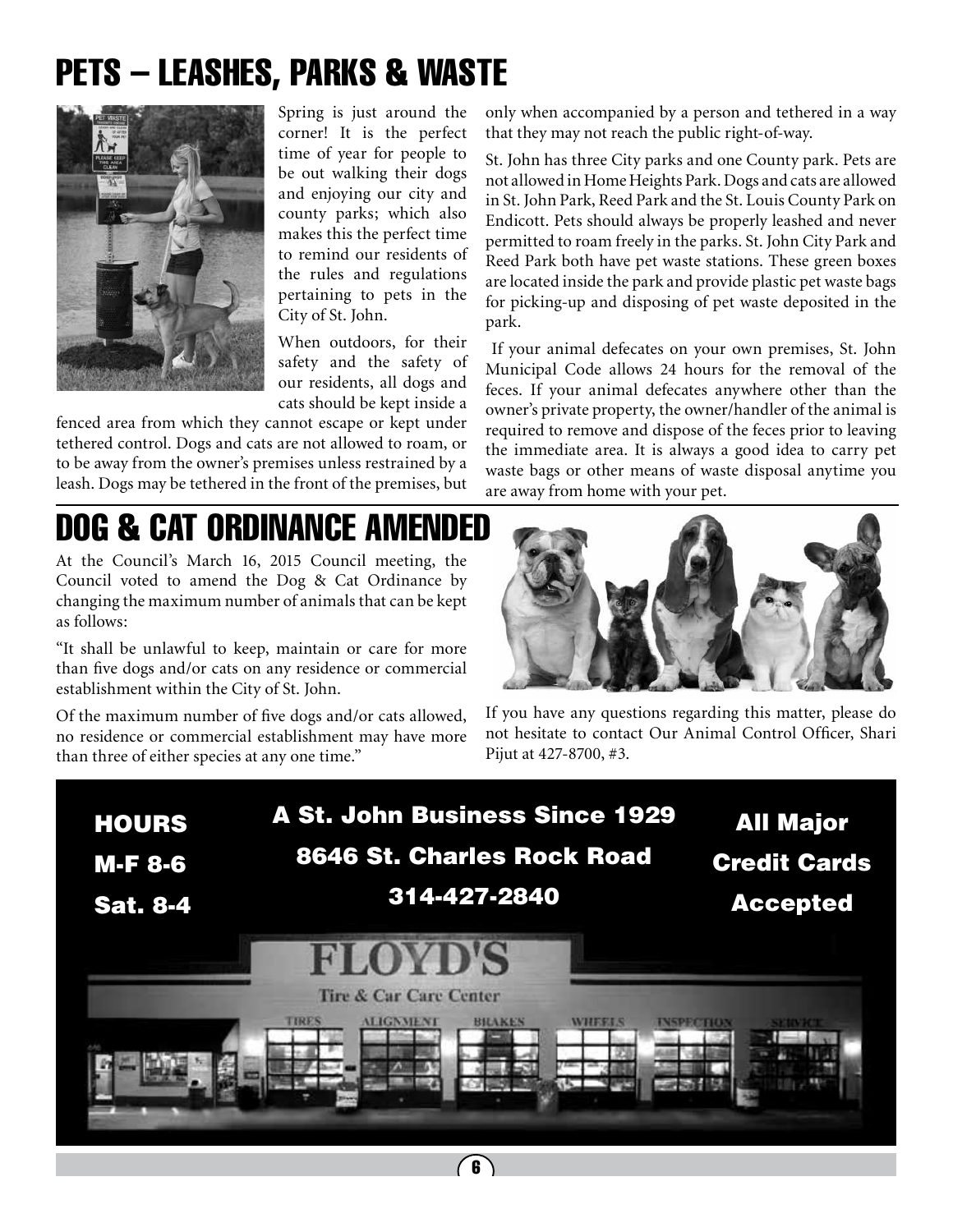## REPORTING TAX FRAUD / IDENTITY THEFT



The beginning of the New Year means resolutions, cold weather, and yes…taxes. As we progress quicker than most would like into the age of technology another opportunity presents itself for cyber criminals to take advantage of…tax return fraud.

This year the St. John Police Department has received numerous cases of tax return fraud. By this I mean individuals are filing their taxes only to discover that their taxes have already been filed. Person/s unknown have gained access to the victim's Social Security number and illegally filed their tax return.

Often this discovery leaves the victim feeling frustrated and helpless.

So, what can you do if you think someone has filed a tax return using your Social Security number? The Answer Is……

If you receive a notice from the IRS that leads you to believe someone may have used your Social Security number fraudulently, please notify the IRS immediately by responding to the name and number printed on the notice or letter.

• If you are an actual or potential victim of identity theft and would like the IRS to mark your account to identify any questionable activity, please complete Form 14039 (.pdf), Identify Theft Affidavit. Mail or fax the form to the address or fax number listed on the notice with your tax return if your electronic filing was rejected or to the address/fax located in the instructions.

• You may also contact the IRS's Identity Protection Specialized Unit (IPSU) at 800- 908-4490. IPSU employees are available to answer questions about identity theft and resolve any tax account issues that resulted from identity theft.

• Review Publication 4535 (.pdf), Identity Theft Prevention and Victim Assistance, for more information. It is available in both English and Spanish.

- If you suspect someone else is using your Social Security number, or to secure information on how to prevent identity theft, you can contact the Federal Trade Commission (FTC) Identity Theft Hotline toll-free at 877-438-4338.
- Contact the St. John Police Department for additional help.

For further information go to *www.IRS.gov* to learn about obtaining an Identity Protection Personal Identification Number (IP PIN) and also the Tax Payer Bill of Rights.

We hope you find this information helpful and as always, feel free to contact us with any concerns at (314) 427-8700, #5.

# RODENT CONTROL

Rats not only startle and frighten us, they also carry diseases, which makes it important to keep rat populations under control. Rats live in burrows underground. They will burrow along the foundation of a house, garage, shed, under a driveway, or under piles of debris or rubbish. They usually live within 150 feet of their food and water sources. Rats are scavengers and will eat any source of food available. This includes garbage, pet food, animal feces and that which falls from fruit or nut bearing trees.

Eliminating all sources of food or harborage is the best way to knock down rodent populations and prevent infestations. Dispose of any junk or debris on the premises that could

attract rats. Firewood and other materials should be stored 12" off the ground. Ensure all trash is picked up and deposited in an appropriate container



with a lid. Promptly remove and dispose of pet waste and all fruits or nuts which fall from trees on your premises. Pet food should be stored in containers with tight fitting lids.

Let's work together to keep our city as rodent free as possible!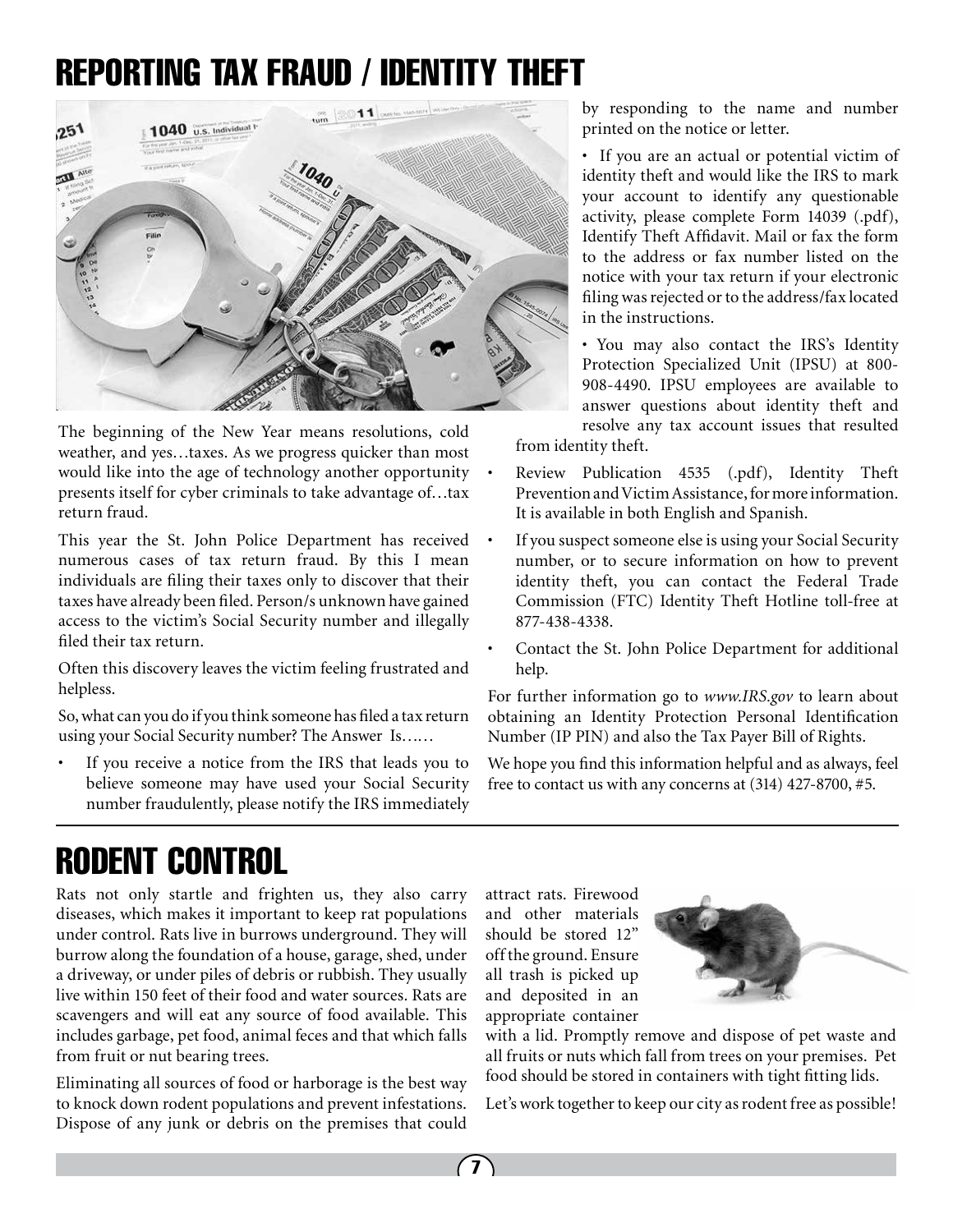# CORRECTLY DISPOSING OF HAZARDOUS HOUSEHOLD WASTE

Ah, springtime is coming. Time for spring cleaning. And what happens when we clean the basement, the garage and under the sink? We often come across things like paint, motor oil, and cleaners. Can they go in the trash or are they considered household hazardous waste (HHW)?

Products around the home that contain chemicals which are toxic, flammable, corrosive, or reactive are hazardous household products. These products are safe when used and stored following label direction. However, when the products become unusable and are no longer wanted, they become household hazardous waste.

Until recently, the best option for disposing of household hazardous waste in our area was to wait for collection days organized by various government entities and non-profits.

# MOSQUITO SPRAYING

As many of you know, the City does not provide mosquito spraying itself but contracts out that service to the St. Louis County Health Department. St. Louis County provides a twophase approach to mosquito control; adulticiding (the fogger that most of you are used to seeing), and larviciding.

Since the active ingredient in most fogger spray has to actually land on a mosquito to kill it, spraying is the

least effective means of mosquito control and therefore is used less frequently. The amount of times the fogger will go through the City depends upon how many of the Culex Pipiens mosquitoes are found in traps spread throughout the City. Culex Pipiens is the mosquito known to carry the West Nile virus, so most spraying efforts are aimed at reducing the numbers of that species of vector.

Larviciding is much more effective because it is focused on eliminating breeding sites and actual mosquito larva. This is

# Newsletter in Spanish

If you would like a copy of our newsletter in Spanish, please email Tom Halaska (in Spanish is fine) at **thalaska@cityofstjohn.org**

Si usted quiere una copia en Español de suestro boletín de noticias, por favor mándeme un correo electrónico(enespañol está bien) at **thalaska@cityofstjohn.org**





Louis Sewer District, a permanent household hazardous waste collection facility opened at 291 E. Hoffmeister, St. Louis, MO 63125 on the grounds of the Lemay Wastewater Treatment Plant.

Residents of Jefferson County, St. Louis County and the City of St. Louis are encouraged to take advantage of this facility. Additional locations are anticipated to open in the coming years.

For more information including what you can drop off, visit: http://www.hhwstl.com. While on the site, make sure to learn about ways to reduce and reuse household hazardous waste materials so you don't have to make the trip too often.

> much easier to do because control chemicals can be placed directly on standing water which greatly increases the chances of killing mosquito larva. Keep in mind that St. Louis County does not treat private property, only public areas of standing water. Therefore it is critical to our overall mosquito control effort that residents manage the standing water on their property. Do not let water stand in dog dishes, bird baths, gutter drains,

etc. for more than seven (7) days. If you let water pond on your property you are inviting mosquitoes to breed there.

Help everyone out and make your experience outdoors this summer more enjoyable by following this bit of advice. Remember, spraying with the fogger is the least effective and most expensive way to manage the mosquito population. Don't expect to see it out very often and do your part to help control this bothersome nuisance.

> Bales Property Services Grass Cutting • Yard Work Spring Clean-Ups Call Bill (314) 574-2976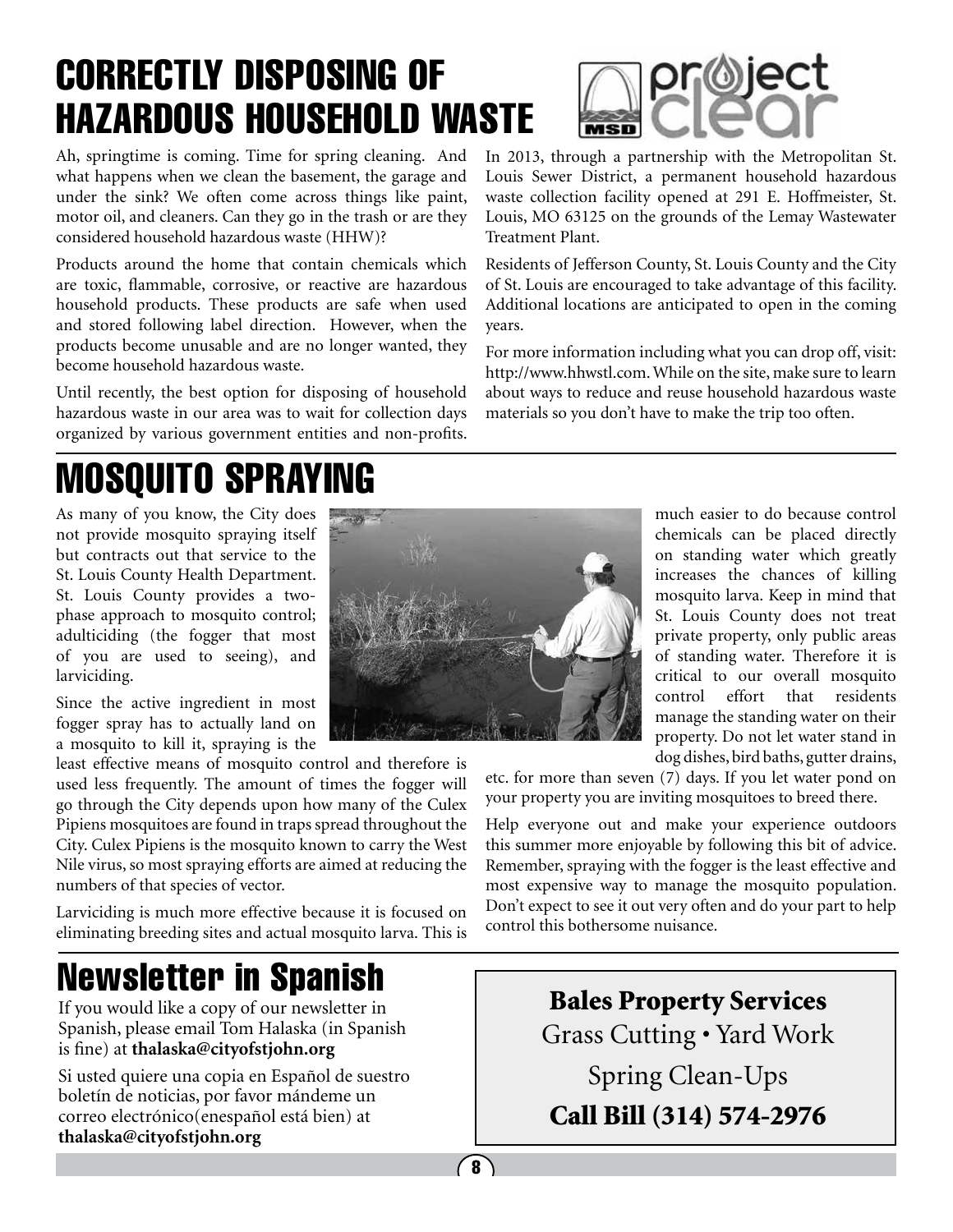

It is unlawful to park or store any unlicensed vehicle(s) on your property, whether or not in useable condition, unless the vehicle is stored in an enclosed garage with four sides and a roof. In addition no vehicle shall be parked on your property if it is in a state of disrepair without first having obtained a permit from the Chief of Police which will allow you three days to make the necessary repairs.



The City of St. John requires all properties be maintained in a sanitary manner. All properties must be maintained free of any vehicular parts, equipment parts, inoperable appliances, limbs, trash, junk , debris or material of any the kind.



Spring is upon us and before we know it, it will be time to cut the grass and keep all unwanted weeds from our properties. As a reminder, 8" is the maximum height your grass and/ or weeds can be. Anything higher than that can result in a summons being issued.

### STREET SWEEPING SCHEDULE

Street sweeping will resume May 4th this year. We will be coordinating our sweeping with all trash routes so that we are not trying to sweep around trash cans set out at the curb. Allied Waste collects trash from a designated zone of the City every day of the week so we have configured our sweeping zones based on their trash pick-up schedule. We have decided that we will sweep the entire City the first full week of each month. The streets in each zone and the day of the week that zone will be swept are as folows:

#### Zone 1 Will Be Swept On Monday Of The First Full Week Of Each Month.

**Zone 1** is comprised of: Hume, Hilleman (off of Hume), Walton, Ridgeway, Kincaid, Endicott, Renz, Melody, Betty Lee, Ramona, Connor, Outerbelt Ct. and Wood.

#### Zone 2 Will Be Swept On Tuesday Of The First Full Week Of Each Month.

Zone 2 is comprised of: Havenbrook, Belhaven, Belcrest, Hagner, Ardelia, Moran, Hilleman (between North & Ardlelia), North Ave. (between McKibbon and Valleywood), Ginger, Loyd, Markdale, Valleywood, Norman, Debbie Ct., Engler, Hilleman (off of Engler), Thomas, Kitchell Ct., Chaney Ct., Rosalind, Madeline, Engler Park Ct.

Zone 3 Will Be Swept On Wednesday Of The First Full Week Of Each Month. **Zone 3** is comprised of : St. Charles Ln., Eminence, Charlack, Roy,

Lindscott, Janet Ct., St. Louis Ave., Rosemore, North Ave. (Brown Rd. to Boswell), Patrice, Pallardy, Patrick, Herbert, McNulty (Brown to dead end in cul-de-sac), Killarney Ct. and Bobb (from Brown to Boswell).

#### Zone 4 Will Be Swept On Thursday Of The First Full Week Of Each Month.

**Zone 4** is comprised of: Bristol, Orlando, McKibbon, Crocus, David, Susan, Ezra, Mavis, Marvista, Maryknoll, Marshall, North Ave. (McKibbon to Brown), Winterowd, McNulty (Brown to Marshall), Kitchell (off of McKibbon), Bobb (Marshall to Brown), Harry's Ln., St. Charles Ln., Toddy, John Pl., North & South.

#### Zone 5 Will Be Swept On Friday Of The First Full Week Of Each Month.

**Zone 5** is comprised of: Boswell, Ritenour Ct., Gordon, Jonell Ct., Francis Ct., Frann Lynn Ct., Central, Leenora, North Ave. (Woodson to Edumndson), Bobb (Brown to west City limits), Marvin, Marvin Gardens, Calvert, Dix, Joel Ct., Edmundson, Burdella, Roslan, and Edmund.

Please look carefully at the above schedule and determine which zone you live in and on which day your street will be swept. We ask that you do not park your cars on the street on the day your street is scheduled to be swept.

Finally, if the weather is rainy or otherwise inclement, and if your regular sweeping day falls on a holiday, we will not sweep your street that month.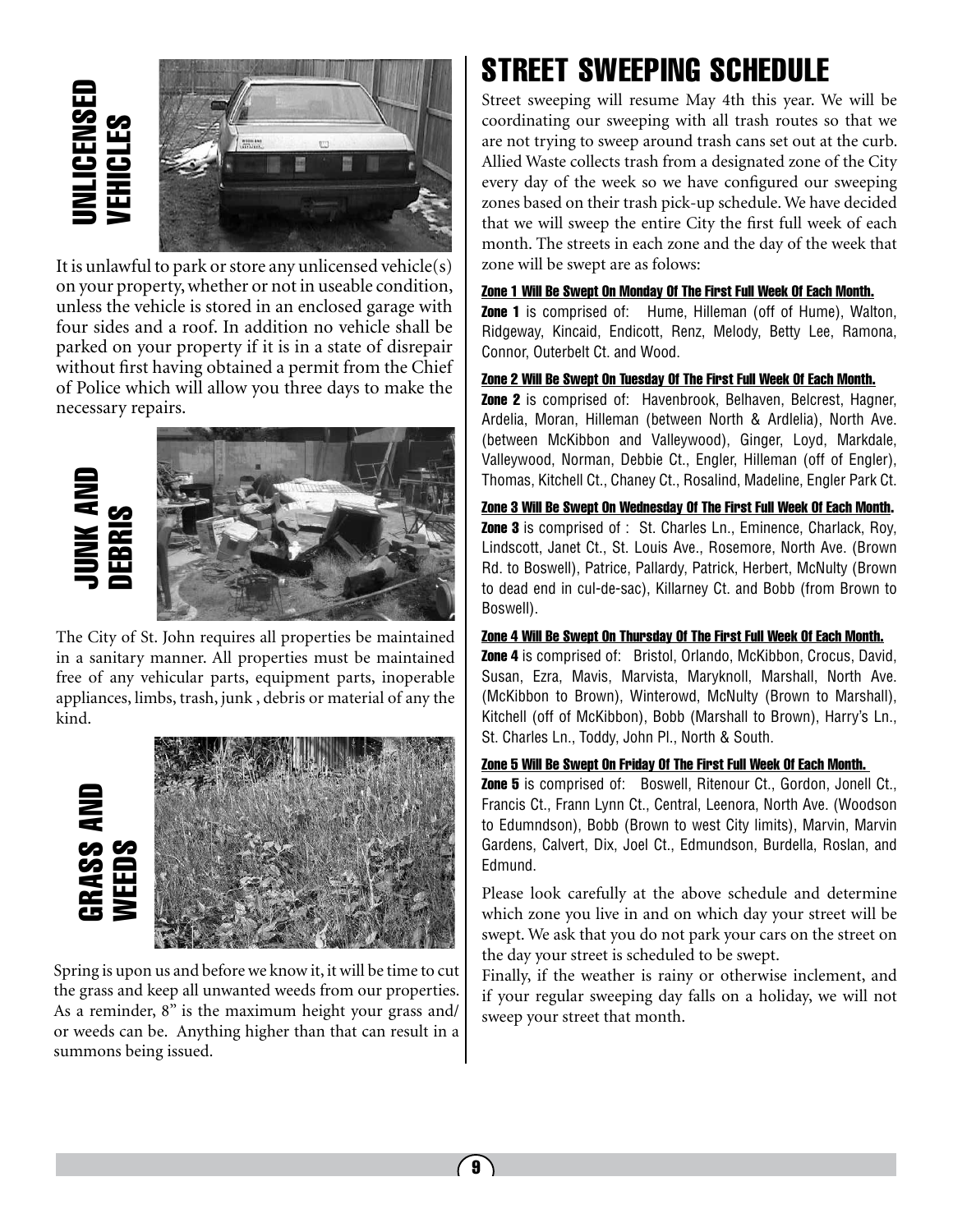

# PARKING RESTRICTIONS FOR RECREATIONAL VEHICLES

Pursuant to the City Code, the definition of a recreational vehicle is as follows: "Any vehicle which relates to, or is used primarily for, recreational activities." At the March 2, 2015 Council meeting, the City Council amended the existing recreational vehicle ordinance to restrict parking of this type of vehicle to behind the front building line of the home. As before, recreational vehicles are still required to be

parked on improved surfaces (asphalt or concrete driveways) and may not be parked on the grass.

The reason for this was because some recreational vehicle owners were parking the vehicle on a short driveway with a portion of the unit extending into the street. Even though they parked a truck next to that portion of the RV that stuck out into the street, it was regarded as dangerous and unsightly.

Code enforcement staff have been instructed to give notice to current RV owners who are parking their vehicle in front of the building line of their home and wait six months to begin enforcing this ordinance. This will give owners time to either extend their driveway if possible, or make arrangements to park the unit elsewhere.

One other item was added to the current recreational vehicle ordinance at this meeting. As of March 2, 2015, no RV parked on a residential property may be connected to any utilities. Using recreational vehicles as a dwelling unit for sleeping or living quarters was already prohibited, but we have found that some owners had them hooked up to water and electric and were using them for that purpose despite this prohibition. This action just strengthens the existing prohibition against using a RV as a dwelling unit while parked on a driveway in the City.

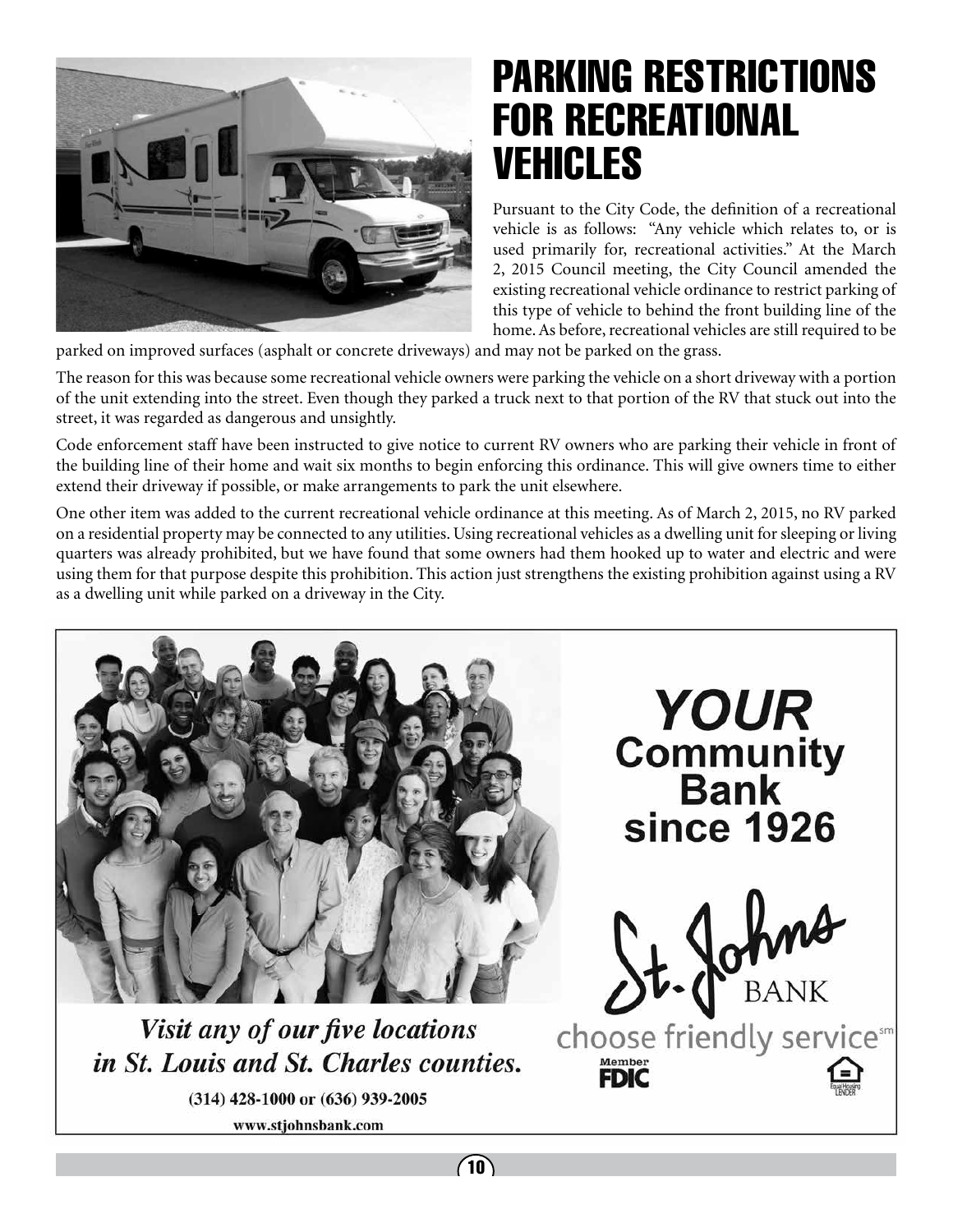### AMEREN WARNS CUSTOMERS TO BE AWARE OF SCAM ARTISTS WHO ARE USING AMEREN'S NAME

Last year an estimated 1,400 Ameren customers were affected by phone scams totaling more than \$23,000. The majority of scams reported to Ameren threatened disconnection of utility service unless a payment was made immediately from a pre-paid money card over the phone. Some thieves have even come right to customer doors. Ameren's director of corporate security, Tim Reagan, told us "We've received reports of scam artists coming to homes and businesses suggesting that there are problems with electrical equipment. Scammers will demand payment for repairs that don't exist. We never demand payment at a customer's home or business."

Ameren offers these tips against scammers:

Ameren never demands personal, account or financial information for immediate payment. Never give your credit card, debit card, Social Security, ATM, checking or saving account numbers to anyone who comes to your home, calls or sends an email requesting this information.

- Never let anyone into your home claiming to be from the utility unless they show proper Ameren badge identification.
- Ameren never sends emails that include attachments, unless you've contacted us to specifically request information. Never open attachments unless you've contacted Ameren and are expecting to receive information.

Ameren continues to work with federal, state and local authorities to investigate utility scams. "We know how important it is to keep customers' information safe and secure, and we appreciate any information they can provide to help eliminate these scams altogether," said Reagan.

If you suspect someone is impersonating an Ameren employee, end the conversation and immediately call Ameren Missouri at 1-800-552-7583.

Customers can also follow Ameren to receive the latest updates on scams at: *www.ameren.com/about/connect-with-us*

Ameren field employees do not accept payments.

# THE ANNUAL CITY WIDE GARAGE SALE……

As a recap on how this works, each side of town will have two Saturdays in which they can hold their garage sales. If sellers want to sell on only one of the two days or both days, they will be allowed to. If someone elects to sell on the first day and closes due to rain, they can still sell on the second day. If someone elects to sell only on the second day and closes due to rain, they can always get a garage sale permit for another day. All residences are allowed three sales per year with a permit. It will be each seller's prerogative. This will also allow people to sell and shop in their own side of town if they like, as well as the other side of town.

For those that don't know, and a reminder to those that do know, the City is divided into the following two sections for sales:

East of Brown Road (including homes on the East side of Brown Road)

will hold their sales on the first & second Saturdays in June (June 6th and 13th).

West of Brown Road (including homes on the West side of Brown Road)

will hold their sales on the third and fourth Saturdays in June (June 20th and June 27th ).

The following lists the standard information for the sale:

- 1st The sales will be held on their respective Saturday from 7 am - 3 pm. For these days only, no garage sale permits will be required. If you want to hold a sale on a date other than your respective side of town, you will need to obtain a permit from City Hall (no charge) provided you have not already had three sales for the year.
- 2nd Residents are encouraged to sign up at www. cityofstjohn.org AFTER May 1st and click on the Garage Sale Tab on the home page. From there you will be able to create an account, enter your sale items and edit or delete them if you need to do so at a later time. Your entry should show up online in approximately 24 hours; 48 hours if entered on a weekend. You may also sign up in person at the Municipal Center or by calling 427-8700, ext. #3.
- 3rd Users can print out a list of all sellers for a specific date. This will provide potential buyers the means to print an up to date list of participating addresses at any time instead of having to go up to City Hall for a copy.

Should you have ANY questions, please do not hesitate to contact City Hall at 427-8700, #3.